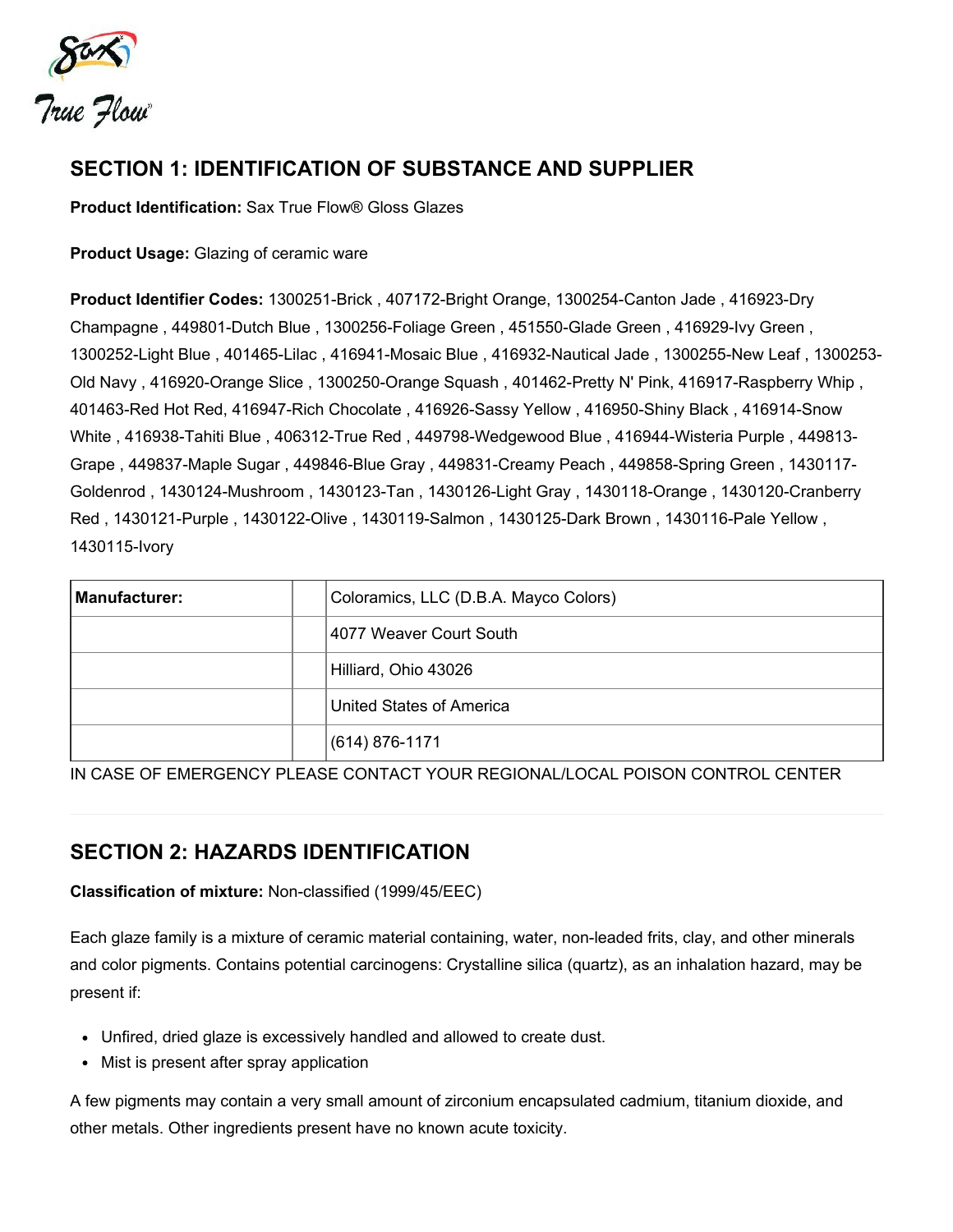Other Hazards: None known

# SECTION 3: COMPOSITION/INFORMATION ON INGREDIENTS

Each glaze family contain proprietary mixtures of ceramic materials (listed below) and color pigments. Sax True Flow® Gloss Glazes are classified as non-hazardous.

| Ingredients                                | CAS#       | <b>Ranges of Percentages</b> |
|--------------------------------------------|------------|------------------------------|
| <b>Water</b>                               | 7732-18-5  | 48.1% - 53%                  |
| <b>Frit</b>                                | 65997-18-4 | 36.9% - 39%                  |
| Clay/Kaolin                                | 1332-58-7  | $5.2\% - 5.6\%$              |
| <b>Zinc Oxide</b>                          | 1314-13-2  | $0\% - 0.7\%$                |
| Zirconium Silicate (Zr Si O <sub>4</sub> ) | 14940-68-2 | $0\% - 8.1\%$                |
| <b>Bentonite</b>                           | 1302-78-9  | $0.5\% - 0.6\%$              |
| Carboxymethylcellulose                     | 9004-34-2  | $0.6\% - 0.7\%$              |
| <b>Proxel</b>                              | 75037-67-1 | 0.1%                         |
| <b>Pigments</b>                            | varies     | varies                       |

# SECTION 4: FIRST-AID MEASURES

- Inhalation: May cause irritation. Remove from exposure.
- Skin: May cause irritation. Wash skin with soap and water.
- Eyes: May cause irritation. Flush eyes with large quantities of water for at least 15 minutes. If irritation persists after washing, contact a physician.
- Ingestion: Contact a physician.

Important Symptoms/Effects: None Known

Immediate Medical Attention/Special Treatment: None Known

# SECTION 5: FIRE-FIGHTING MEASURES

- Suitable Extinguishing Media: None
- Specific Hazards Arising From Chemical: None
- Special Protective Equipment and Precautions for Fire Fighters: None

#### SECTION 6: ACCIDENTAL RELEASE MEASURES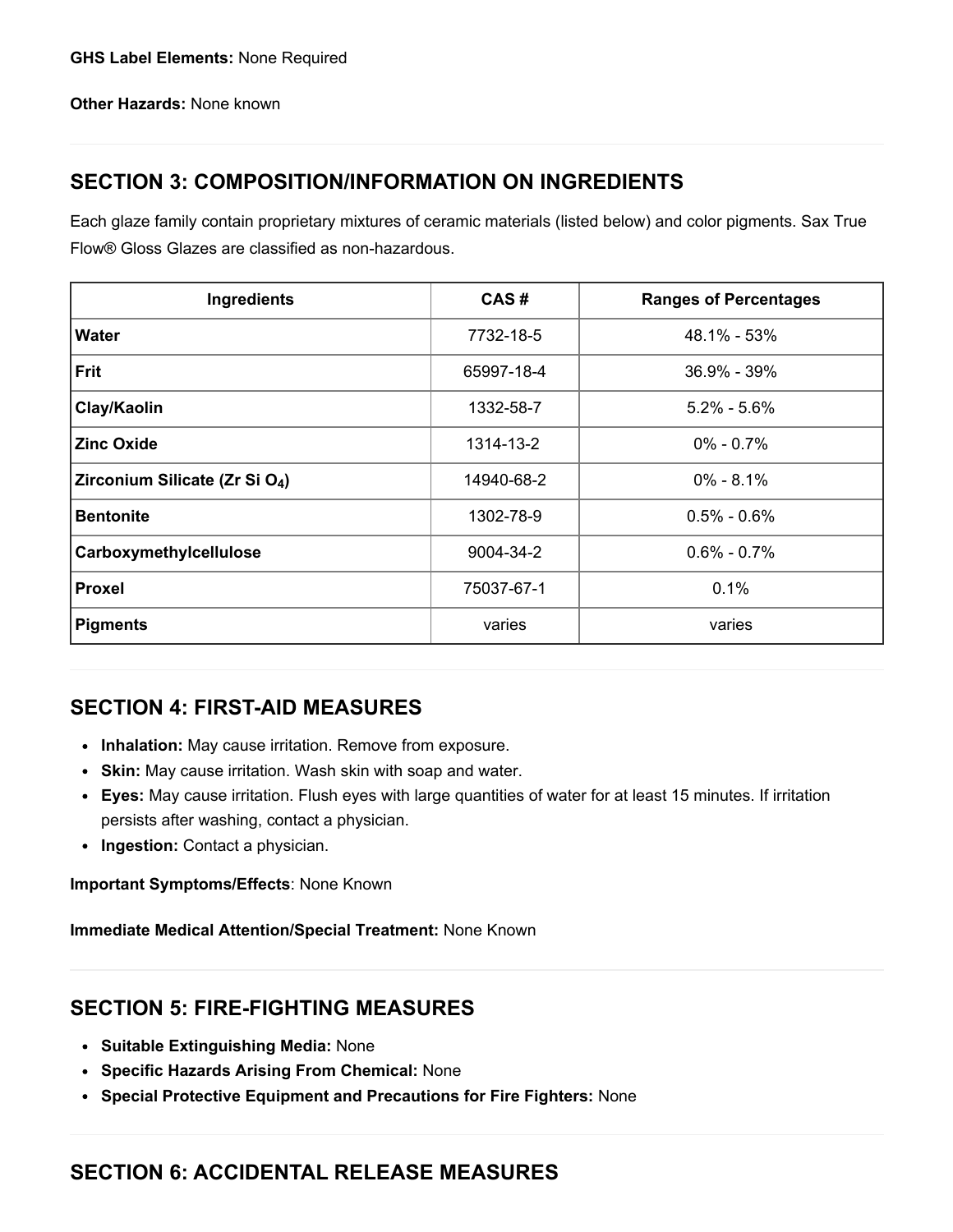- Personal Precautions, Protective Equipment and/or Emergency Procedures: None
- Environmental Precautions: None
- Methods and Materials for Containment and Clean-Up: Wipe/Mop spill area and rinse with water

### SECTION 7: HANDLING AND STORAGE

- Precautions for Safe Handling: Ventilation local exhaust if spray application is used
- Work/Hygienic Practices: Food, beverages, and smoking materials should not be in the work area. Wash thoroughly before eating, drinking, smoking, or applying cosmetics.
- Conditions for Safe Storage, Including Incompatibilities: None

# SECTION 8: EXPOSURE CONTROLS/PERSONAL PROTECTION

| Ingredients       | CAS#      | <b>PEL</b>          | TLV                   |
|-------------------|-----------|---------------------|-----------------------|
| <b>Zinc Oxide</b> | 1314-13-2 | 5 mg/m <sup>3</sup> | 2.0 mg/m <sup>3</sup> |

Remaining main glaze ingredients do not have formal Exposure Limits. Some pigments contain metals that have exposure limits (Co, TiO2, Cu, Cr, Mn) but are used in low levels.

These glazes are non-hazardous liquid mixtures of ceramic materials containing, water, non-leaded frits, clay, and other minerals and color pigments. These mixtures have no TLV or PEL

- Engineer Control: Adequate ventilation (local exhaust) if spray application is used.
- Respiratory Protection: Use a NIOSH approved respirator if spray application is used.
- Protective Gloves: Not normally needed.
- Eye Protection: Wear appropiate eye protection or safety glasses to keep mist out of eyes if spray application is used.
- Personal Protective Clothing or Equipment: Wear appropriate clean, protective clothing such as, but not limited to, overalls, smocks, and aprons.

# SECTION 9: PHYSICAL AND CHEMICAL PROPERTIES

| Appearance:                 | Colored and/or Clear Liquid Mixtures |
|-----------------------------|--------------------------------------|
| <b>Odor/Odor Threshold:</b> | Neglible                             |
| PH:                         | N/A                                  |
| <b>Boiling Point/Range:</b> | N/A                                  |
| <b>Freezing point:</b>      | $32^{\circ}F$                        |
| <b>Flash Point:</b>         | None                                 |
| <b>Vapor Pressure:</b>      | N/A                                  |
| <b>Vapor Density:</b>       | N/A                                  |
| <b>Flammability:</b>        | None                                 |
| <b>Evaporation Rate:</b>    | None                                 |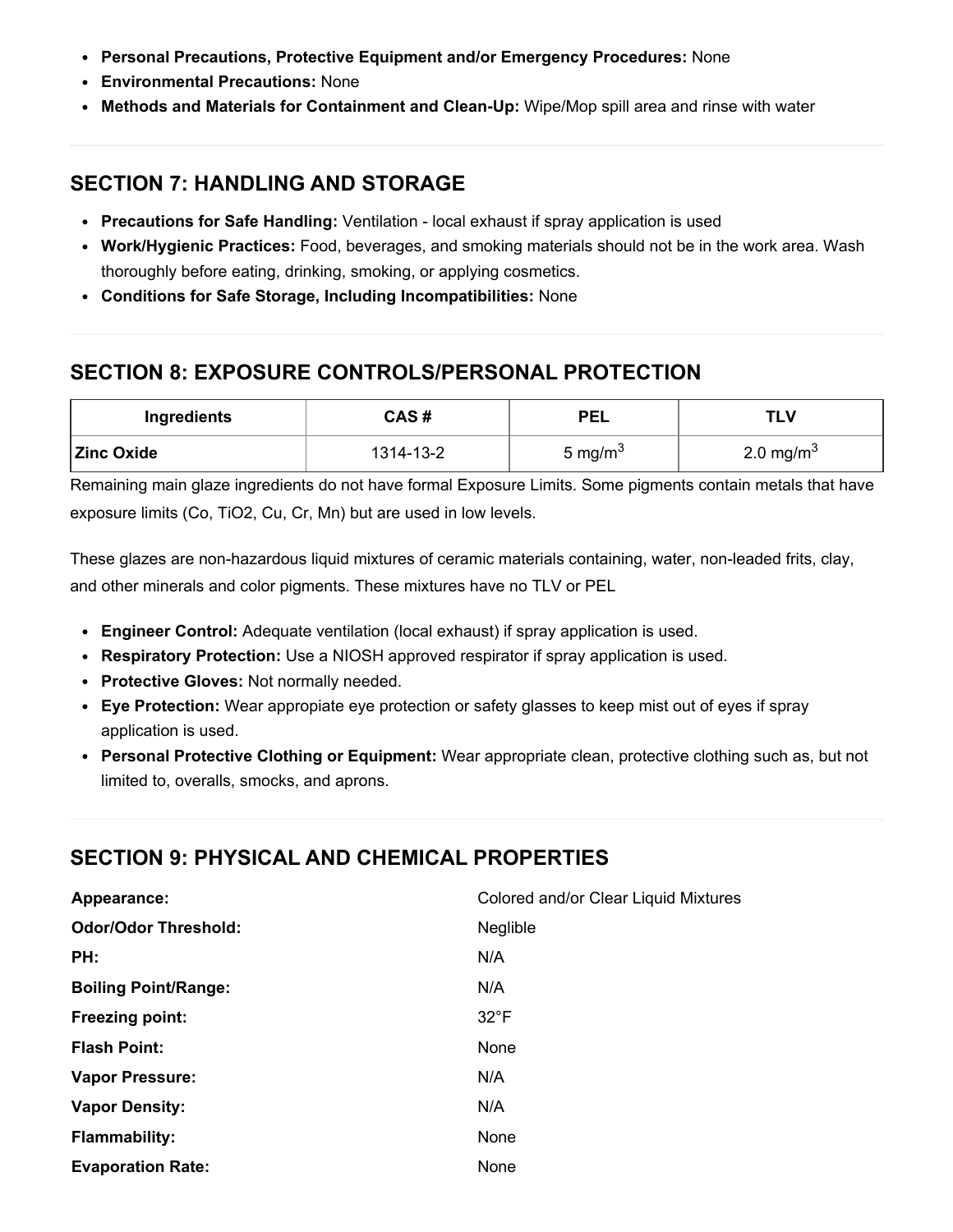| <b>Upper/Lower Explosive Limits:</b>          | None    |
|-----------------------------------------------|---------|
| <b>Partition Coefficient (octanol/water):</b> | N/A     |
| <b>Relative Density:</b>                      | N/A     |
| <b>Solubility in Water:</b>                   | Partial |
| <b>Decompositional Temperature:</b>           | None    |
| Viscosity:                                    | N/A     |
| Auto ignition temperature:                    | None    |
|                                               |         |

#### SECTION 10: STABILITY AND REACTIVITY

| <b>Reactivity:</b>                             | None Known                                                         |
|------------------------------------------------|--------------------------------------------------------------------|
| <b>Chemical Stability:</b>                     | Stable                                                             |
| <b>Possibility of Hazardous Reactions:</b>     | None Known                                                         |
| <b>Conditions to Avoid:</b>                    | Fumes from firing in kiln; Mist created from spray<br>application. |
| <b>Incompatible Material:</b>                  | None Known                                                         |
| <b>Hazardous Decomposition or By-Products:</b> | None Known                                                         |

### SECTION 11: TOXICOLOGY INFORMATION

Primary Route(s) of Entry: Dermal, Inhalation.

Hazard to Humans: None during normal use. The highest threat of inhalation exists during the excessive handling of dried, unfired glazed ware and/or during spray application.

| Acute Toxicity: N/A                 | Carcinogenicity: N/A        |
|-------------------------------------|-----------------------------|
| Skin Corrosion. Irritation: N/A     | Reproductive Toxicity: N/A  |
| Serious Eye Damage/Irritation: N/A  | STOT-Single Exposure: N/A   |
| Respiratory/Skin Sensitization: N/A | STOT-Repeated Exposure: N/A |
| Germ Cell Mutagenicity: N/A         | Aspiration Hazard: N/A      |
| <b>Additional information:</b>      |                             |

These mixtures contain silica, a know carcinogen. Inhalation is the route of entry into the body that can lead to the development of Silicosis.

These water-based, premixed products should be non-toxic during recommended use.

Some of the pigments may contain small amounts of various forms of metals (Sn, Mn, TiO2, Cu, Zr, V, Fe. Co, Cr, Ni, Cd ), some of which are considered carcinogenic. The metals in pigments may be in form of frits, spinel or formed from high temperature calcination that may have a different bioavailability than the metal itself. Silica and pigments in the glaze should be non-toxic during recommended use.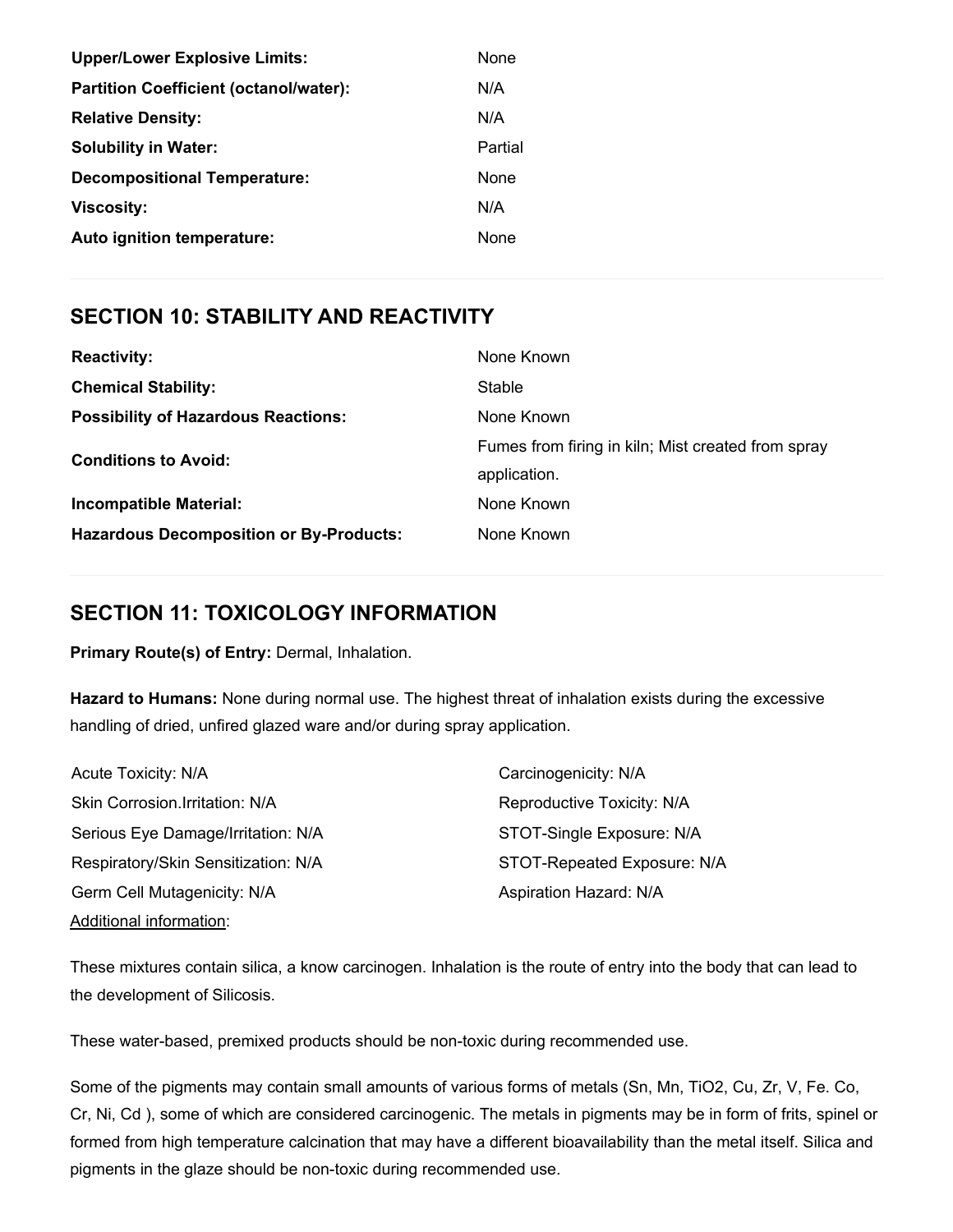#### SECTION 12: ECOLOGICAL INFORMATION

| <b>Ecotoxicity:</b>           | <b>None</b> |
|-------------------------------|-------------|
| <b>Biodegradability:</b>      | No          |
| <b>Mobility in Soil:</b>      | No          |
| Persistence:                  | Yes         |
| <b>Bioaccumulation:</b>       | No          |
| <b>Other Adverse Effects:</b> | <b>None</b> |

### SECTION 13: DISPOSAL CONSIDERATIONS

Follow local, state and federal regulations.

#### SECTION 14: TRANSPORTATION INFORMATION

Product Identifier: Non-Hazardous Mixtures

UN Shipping Name: N/A UN Number: None Environmental Hazard: None Packing Group: None Transportation Hazard Class: N/A Special Precautions: None

# SECTION 15: REGULATORY INFORMATION

Federal, State and Local regulations not provided elsewhere in the SDS:

#### National Regulations:

United States:

- TSCA: all components of these products are on the US TSCA Inventory
- SARA Section 313 Toxic Chemicals: None
- IARC, OSHA and NTP: Silica (Quartz), Titanium Dioxide, Cobalt, Nickel and Chromium are listed on the carcinogen list.

#### State Regulations:

California

• Proposition 65: Silica (Quartz), Titanium Dioxide, Cobalt, Nickel and Chromium are listed on the carcinogen